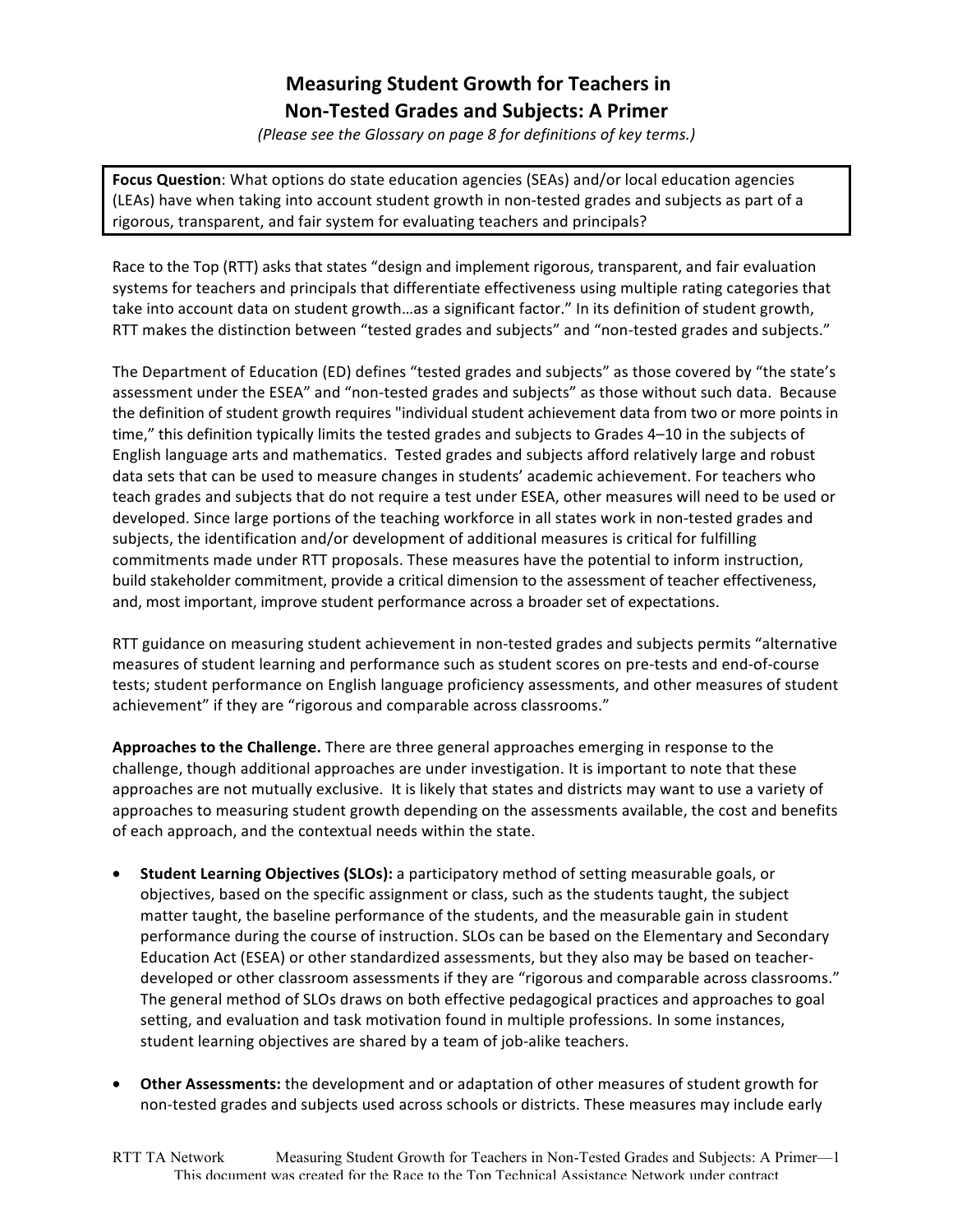reading measures; standardized end-of-course assessments; formative assessments; benchmark, interim, or unit assessments; and standardized measures of English language proficiency. Other assessments may be developed at either the SEA or LEA level. It also is possible to imagine teacherdeveloped assessments of student learning or growth falling into this category when those assessments meet expectations for rigor and comparability across classrooms in a district or across classrooms statewide.

**Measures of Collective Performance:** the use of measures required by ESEA and/or other standardized assessments used to measure the performance of groups of teachers. Measures of collective performance may assess the performance of the school, grade level, instructional department, teams or other groups of teachers. These measures can take a variety of forms including school-wide student growth measures, team-based collaborative achievement projects, and shared value-added scores for co-teaching situations.

Each approach offers different advantages to SEAs and LEAs for incorporation into teacher and principal evaluation systems. (See Table 1 for further details of each approach and Table 2 for examples of each approach.) Questions states may wish to consider in examining these approaches may include those identified in the following five categories:

- **1. POLICY REQUIREMENTS.** What statutes, regulations or other factors would impact the design or implementation of assessments used to measure student growth in non-tested subjects? Consider comparability –
	- **a.** How can states assure that student learning is being measured consistently across classrooms in a district or across classrooms statewide?
	- **b.** What steps in development and administration do states or districts need to take to ensure that scores will have the same meaning within the subject area, and that student growth will have a similar interpretation across subjects?
- **2. TIMELINES.** What timelines are in place in statute, regulation or elsewhere that would affect the development and implementation of assessments?
- **3. ASSESSMENT OPTIONS.** What clearly defined options does the state have for measuring student learning? Consider
	- **a.** Capacity: What capacity is needed to develop and implement the assessment now and over time, such as district or state data capacity, professional development, or time to administer?
	- **b.** Growth over time: How does the approach allow for the measurement of student progress over two or more points in time?
	- **c.** Rigor: How will the state assure that the approach is rigorous?
		- **i.** How does the measure cover expected knowledge and skill appropriately, in terms of the content of questions or tasks included and the coverage of the subject area? Possibilities include expert and stakeholder judgment, quantitative analysis of results, and pilot testing with student feedback.
		- **ii.** What assurances are in place to make sure some students are not placed at a disadvantage by the specific questions or tasks included?
		- **iii.** Does the assessment accurately measure meaningful changes in student achievement in the subject area, either in strictly comparative terms (e.g., some students learned more than other students) or growth toward a standard (e.g., some students made more progress than others toward a goal that will help them be successful)?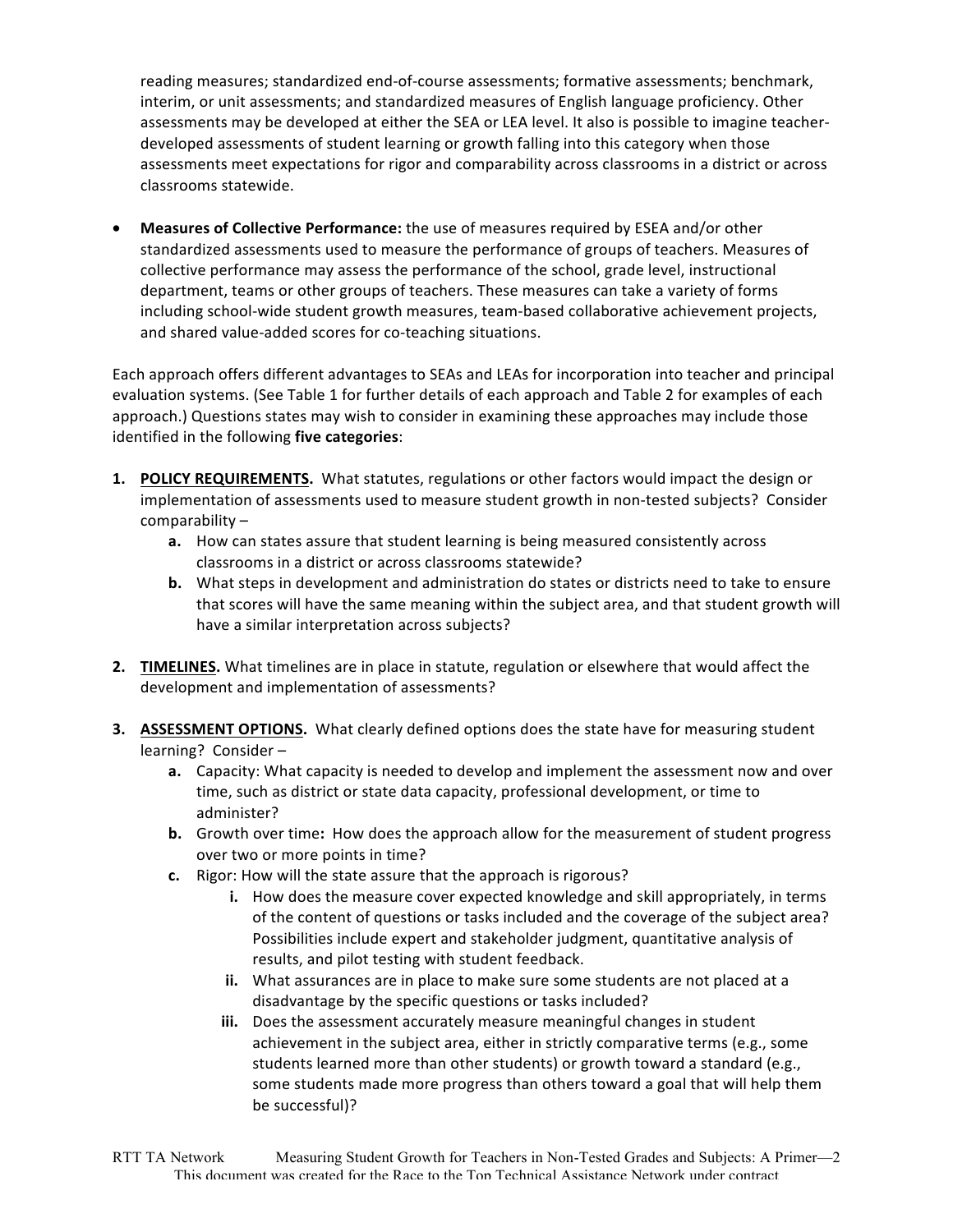- 4. **ACTIONS DRIVEN BY ASSESSMENT INFORMATION.** What actions will be informed by data developed from the assessments (such as such as bonus allocations, teacher preparation program approval or teacher tenure decisions)? Consider –
	- **a.** How can information from this model be aggregated across teachers or classrooms to help evaluate principals or other school leaders?
- **5. DATA USE PARAMETERS.** How can parameters for data use such as student demographic variables, assessment methods or procedures for setting student learning objectives – be adjusted to build: a) tighter alignment between policy requirements and actions driven by data from the assessments; and b) greater confidence among practitioners and other stakeholders? Consider –
	- **a.** How easy is the model to explain and describe to stakeholders, such as teachers, leaders, students and parents?
	- **b.** How easily can data from the model be used along with other data to assess teacher or school leader practice?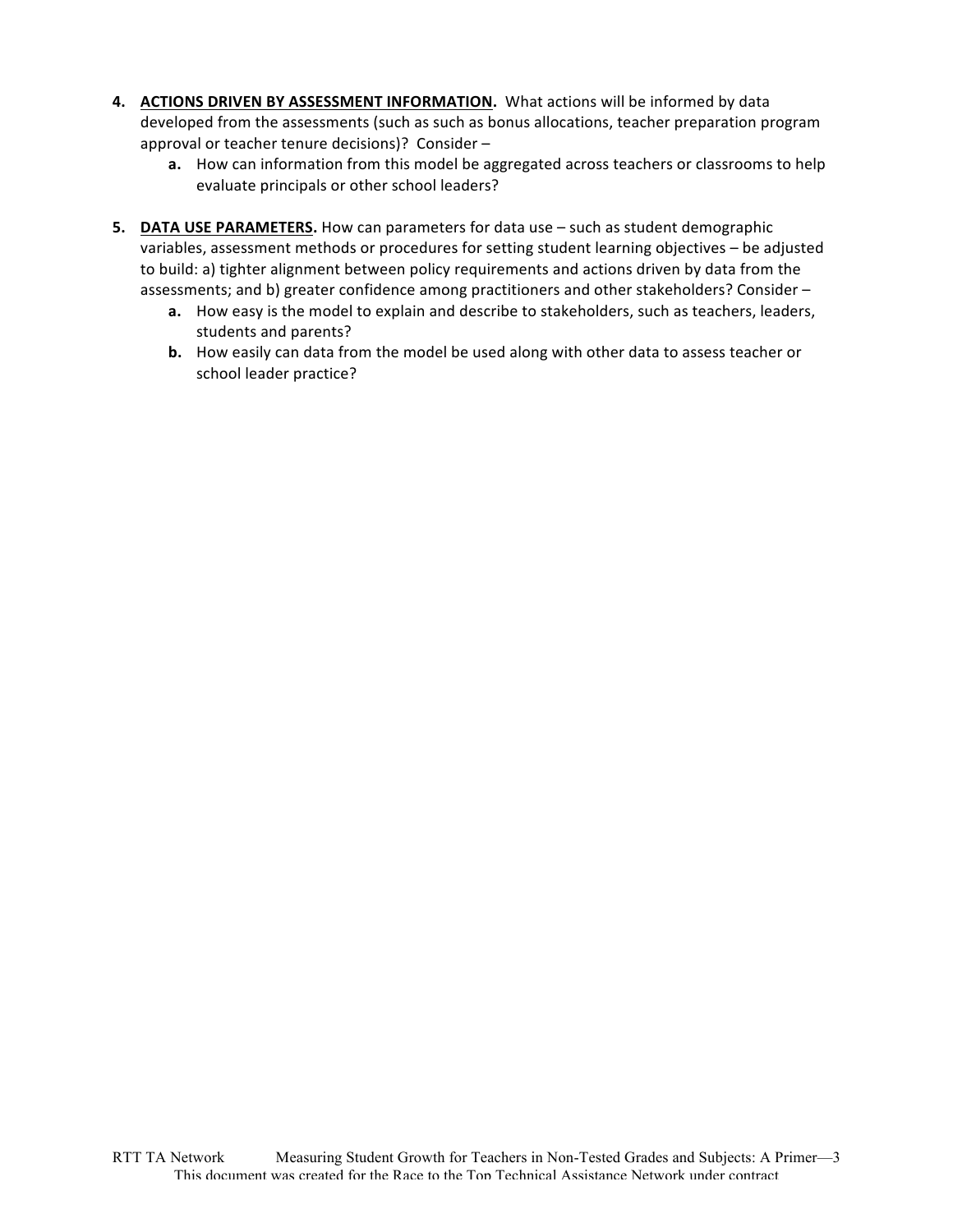| Approach                             | <b>Examples in the Field</b>                                                                                                                                                                                                  | <b>Advantages</b>                                                                                                                                                                                                                                                                                                                                                                                                                                                                                                                                                                           | <b>Implementation Challenges</b>                                                                                                                                                                                                                                                                                                                                                                                     |
|--------------------------------------|-------------------------------------------------------------------------------------------------------------------------------------------------------------------------------------------------------------------------------|---------------------------------------------------------------------------------------------------------------------------------------------------------------------------------------------------------------------------------------------------------------------------------------------------------------------------------------------------------------------------------------------------------------------------------------------------------------------------------------------------------------------------------------------------------------------------------------------|----------------------------------------------------------------------------------------------------------------------------------------------------------------------------------------------------------------------------------------------------------------------------------------------------------------------------------------------------------------------------------------------------------------------|
| <b>Student</b>                       | <b>Student Growth</b>                                                                                                                                                                                                         | • Adaptable to the wide variety of teaching assignments.                                                                                                                                                                                                                                                                                                                                                                                                                                                                                                                                    | • Difficult to create comparability and                                                                                                                                                                                                                                                                                                                                                                              |
| <b>Learning</b><br><b>Objectives</b> | Objectives (Denver, CO)<br><b>Student Learning</b>                                                                                                                                                                            | • Can be adapted to new assessment structures as they<br>are developed.                                                                                                                                                                                                                                                                                                                                                                                                                                                                                                                     | rigor without common assessments,<br>or common requirements for<br>assessment.                                                                                                                                                                                                                                                                                                                                       |
|                                      | <b>Objectives (Charlotte-</b><br>Mecklenburg, NC)<br><b>Student Learning</b><br>Objectives (Austin, TX)<br><b>Learning Teams Protocol</b>                                                                                     | • Can have credibility with current educators because<br>they are immediately relevant to setting and measuring<br>classroom expectations.<br>• Can have face validity as teacher are often tasked with<br>developing the objectives.<br>• Permit individual incentives, but can also be used in<br>conjunction with measures of school or group<br>performance to create collective incentives.                                                                                                                                                                                            | • Predictive validation of SLOs in<br>alignment with growth measured by<br>a value-added or student growth<br>measure has been completed only on<br>a limited scale.<br>• Requires significant time and<br>attention from administrators and                                                                                                                                                                         |
|                                      | (Los Angeles, CA)                                                                                                                                                                                                             | • Permit high degrees of specialization for teachers and<br>students.                                                                                                                                                                                                                                                                                                                                                                                                                                                                                                                       | evaluators.                                                                                                                                                                                                                                                                                                                                                                                                          |
| <b>Other</b><br><b>Assessments</b>   | <b>New York State Regents</b><br><b>Exams</b>                                                                                                                                                                                 | • Create comparability within tested fields of study, and<br>can create similar rigor through multiple classrooms<br>and schools.                                                                                                                                                                                                                                                                                                                                                                                                                                                           | • Assessments will not cover all<br>teaching assignments or courses<br>taken by students.                                                                                                                                                                                                                                                                                                                            |
|                                      | <b>Georgia CLASS Keys</b><br><b>Using Student Growth to</b><br><b>Evaluate Teacher</b><br><b>Effectiveness in Delaware</b><br>(in development)<br><b>Empowering Effective</b><br><b>Teachers (Hillsborough</b><br>County, FL) | • A relatively small number can be developed for most<br>commonly taken courses (e.g., graduation required<br>courses).<br>• Permit individual incentives but can also be used in<br>conjunction with measures of school or group<br>performance to create collective incentives.<br>• May be ready to be adapted in some fields, such as<br>current interim or benchmark assessments, and<br>Advanced Placement (AP) or International<br>Baccalaureate (IB) assessments.<br>• Can increase teacher buy-in and professional growth as<br>they can play a critical role in developing tests. | • Current assessments-such as<br>current benchmark or interim<br>assessments, AP or IB assessments-<br>may be designed for purposes other<br>than assessing student growth<br>and/or as a measure of teacher<br>effectiveness.<br>• Assessments may require time for<br>teachers to work together to develop<br>consistent scoring patterns.<br>• Requires attention to ensuring<br>comparability across classrooms. |

## **Table 1. Details for Each Approach**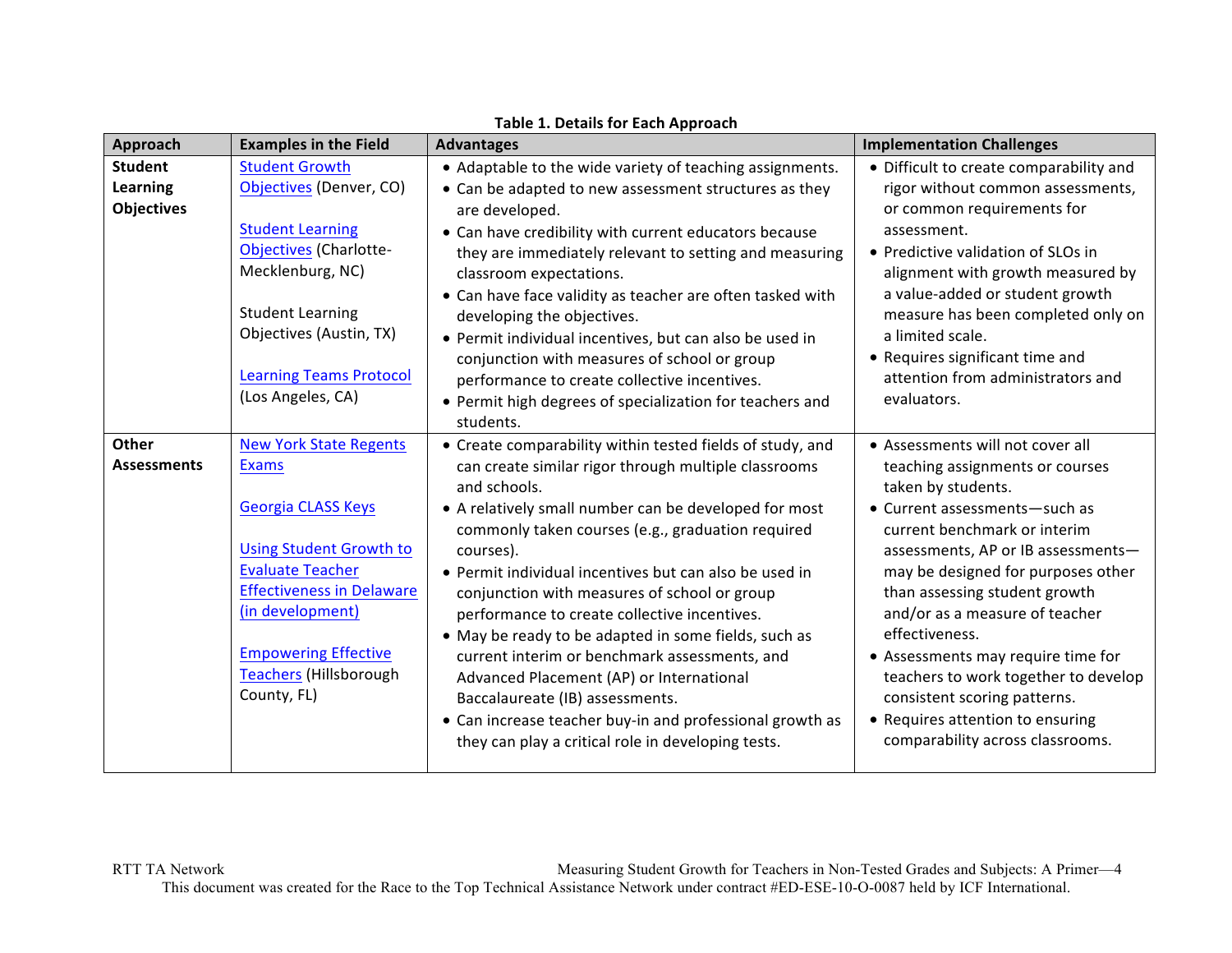| Approach           | <b>Examples in the Field</b>    | <b>Advantages</b>                                      | <b>Implementation Challenges</b>                                                                                     |
|--------------------|---------------------------------|--------------------------------------------------------|----------------------------------------------------------------------------------------------------------------------|
| <b>Measures of</b> | TAP: The System for             | • Address the variety of teaching assignments by using | • Measures of collective performance                                                                                 |
| <b>Collective</b>  | <b>Teacher and Student</b>      | agreed upon measures for which schools or groups of    | mask high and low performers in the                                                                                  |
| Performance        | <b>Advancement (National</b>    | teachers share responsibility.                         | group and give little information                                                                                    |
|                    | Institute for Excellence in     | . Build collective schoolwide or team-based effort     | about how individual teachers are                                                                                    |
|                    | Teaching)                       | around student achievement.                            | doing with their classrooms.                                                                                         |
|                    | <b>Battelle for Kids</b>        |                                                        | • May be perceived as unfair because<br>teachers are held to a measure which<br>they may have had limited ability to |
|                    | <b>IMPACT: The DCPS</b>         |                                                        | impact.                                                                                                              |
|                    | <b>Effectiveness Assessment</b> |                                                        |                                                                                                                      |
|                    | <b>System for School-Based</b>  |                                                        |                                                                                                                      |
|                    | Personnel (District of          |                                                        |                                                                                                                      |
|                    | Columbia)                       |                                                        |                                                                                                                      |
|                    |                                 |                                                        |                                                                                                                      |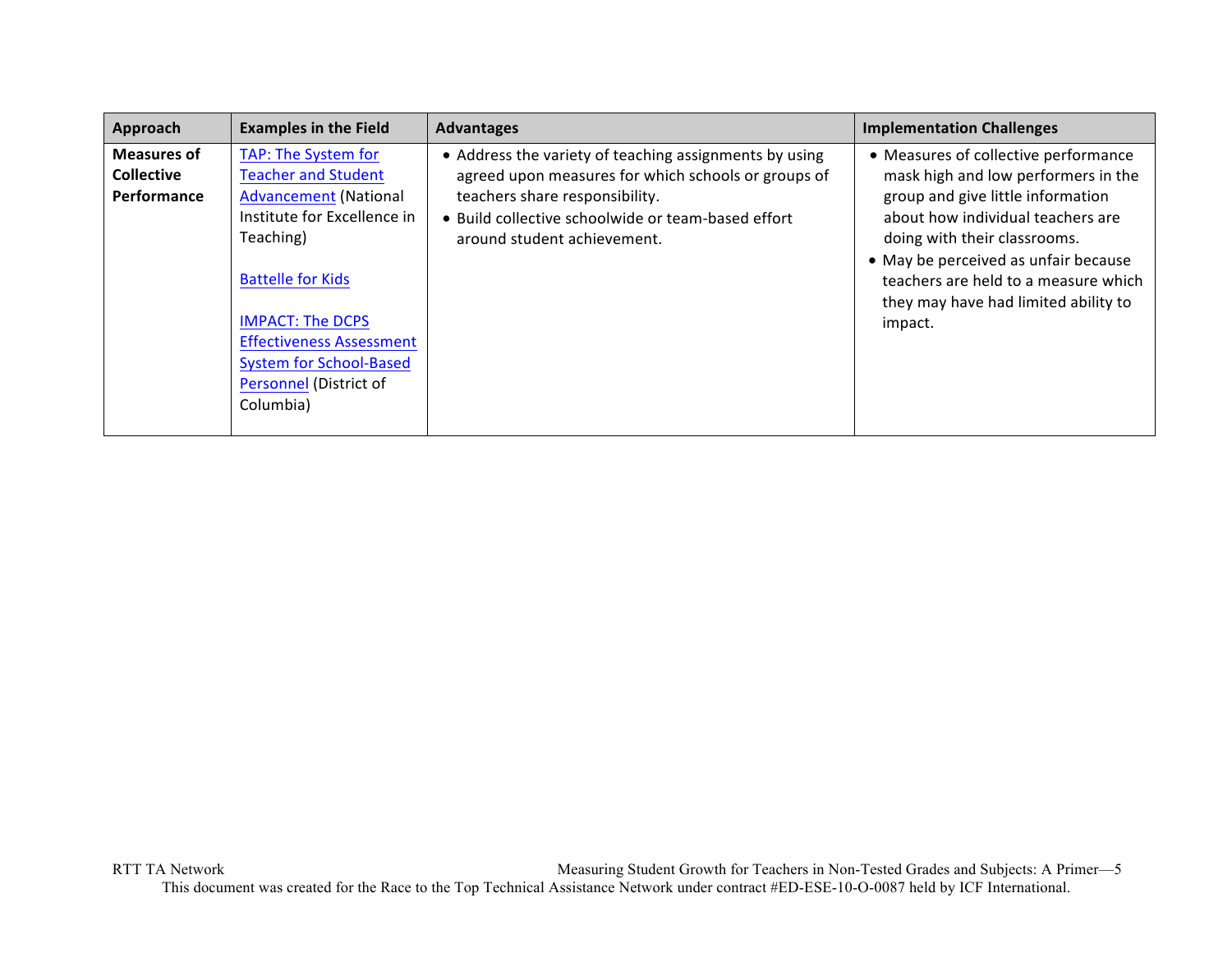| Approach            | <b>Example Summary</b>                                                                                                          |  |  |  |
|---------------------|---------------------------------------------------------------------------------------------------------------------------------|--|--|--|
| <b>Student</b>      | The Austin Independent School District (AISD) REACH program is a pilot strategic compensation program that uses individual      |  |  |  |
| Learning            | teacher-developed, principal-approved student learning objectives (SLOs) as one of four ways to define teacher                  |  |  |  |
| <b>Objectives</b>   | effectiveness. According to AISD, the stated purpose of using SLOs is to "encourage each teacher to engage in strategic         |  |  |  |
|                     | planning and data analysis for their students' learning. SLOs also promote coordinating the goals of teachers with the aims of  |  |  |  |
|                     | the whole campus. The end target is increased student learning." Teachers' performance is assessed in REACH using Student       |  |  |  |
|                     | Learning Objectives (SLOs). Following AISD guidelines, each teacher creates two SLOs, which must be approved by his or her      |  |  |  |
|                     | principal. One SLO must be achieved by 75 percent of the teachers' students in a course. The other SLO can be achieved by a     |  |  |  |
|                     | targeted subgroup of students or again by 75 percent of the whole group. To measure the success of each SLO, students are       |  |  |  |
|                     | assessed at the beginning and end of the year on available district exams or tests developed by groups of teachers under        |  |  |  |
|                     | strict guidelines (including principal approval). Teachers must indicate how each SLO is based on students' needs, aligned      |  |  |  |
|                     | with state or national standards, as well as his or her Campus Improvement Plan. Every SLO must be approved by the              |  |  |  |
|                     | participant's building principal as well as by the central SLO Core Team. The SLO Team uses a rubric that assesses the rigor of |  |  |  |
|                     | each SLO. Participants submit their SLO to an on-line data management system to which principals and the central SLO Team       |  |  |  |
|                     | has access. At the end of the school year, teachers must provide evidence that their students met the SLOs; principals          |  |  |  |
|                     | (monitored by AISD staff) determine whether teachers have achieved one or both SLOs. All teachers (core content, Special        |  |  |  |
|                     | Education teachers, teachers of ELLs, as well as specialty areas like music, art, physical education, etc.) are part of this    |  |  |  |
|                     | process. In 2010, librarians, instructional coaches/specialists, and assistant principals were also required to set SLOs.       |  |  |  |
|                     | Teachers choose the outcomes on which they will be judged. This helps ensure that the measure is credible, relevant to the      |  |  |  |
|                     | content of the curriculum the teacher intends to teach, and based on broadly used assessments of student learning. SLOs         |  |  |  |
|                     | tend to be low-inference measures, so once chosen, there is little question whether or not students met the objective based     |  |  |  |
|                     | on the data collected.                                                                                                          |  |  |  |
| Other               | Hillsborough County Public Schools currently uses a system of pre- and post-tests in each grade and subject to determine        |  |  |  |
| <b>Standardized</b> | merit awards. Specifically, the Florida Comprehensive Assessment Test (FCAT) is used for grades and subjects that take this     |  |  |  |
| <b>Assessments</b>  | state exam, but for other grades and core subjects various national norm-referenced tests and district-created tests are used.  |  |  |  |
|                     | When the pre/post measures were initially designed for every class, there was some concern that certain specialty tests were    |  |  |  |
|                     | not very rigorous and that tests in different subject areas could not be comparable. But over the years, these tests improved   |  |  |  |
|                     | and concerns subsided, largely due to the district's involvement of teachers from the full diversity of subject areas. In the   |  |  |  |
|                     | case of non-core academic subjects a combination of these district-developed pre/post tests and FCAT reading and math           |  |  |  |
|                     | scores are used.                                                                                                                |  |  |  |

## Table 2. Example Summary for Each Approach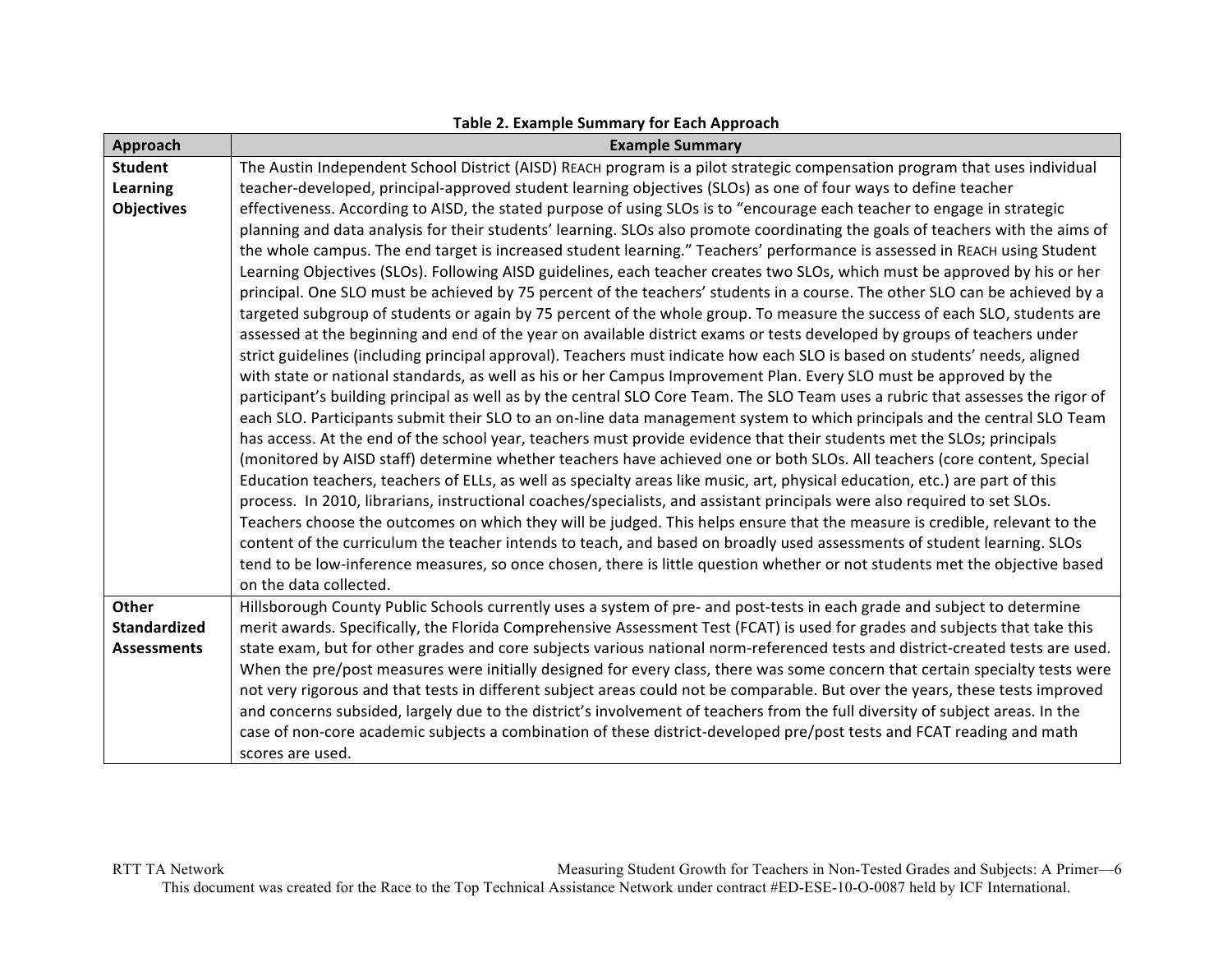| Approach           | <b>Example Summary</b>                                                                                                         |
|--------------------|--------------------------------------------------------------------------------------------------------------------------------|
| <b>Measures of</b> | The TAP System for Teacher and Student Advancement addresses teacher effectiveness in four ways: multiple career paths,        |
| <b>Collective</b>  | performance-based compensation, ongoing applied professional development, and instructionally focused accountability. All      |
| Performance        | TAP teachers receive a performance assessment score that is based on a Skills, Knowledge, and Responsibilities rubric,         |
|                    | classroom achievement gains, and school-level student achievement gains. Classroom and school-level gains are measured         |
|                    | using value-added models. Twenty percent of a teacher's summative evaluation is based on school-wide achievement               |
|                    | growth. For teachers without classroom achievement gains data, school-wide data is typically used in its place, so for these   |
|                    | teachers school-wide achievement growth accounts for as much as 50 percent of a teacher's score.                               |
|                    | Battelle for Kids addresses teacher effectiveness with teachers in co-teaching situations (e.g., general and special education |
|                    | teachers who share students) to develop specific value added scores for teachers based on assignment. Teachers themselves      |
|                    | determine their level of attribution by indicating the percentage of time they allocate to each student. This critical process |
|                    | creates teacher buy-in and data accuracy. Teachers working in a true co-teaching situation may indicate equal percentages of   |
|                    | attribution for each student (50% and 50%). Resource teachers that work collaboratively with general education teachers        |
|                    | may split the student's value added score (e.g., 40% resource room teacher/60% general education classroom teacher).           |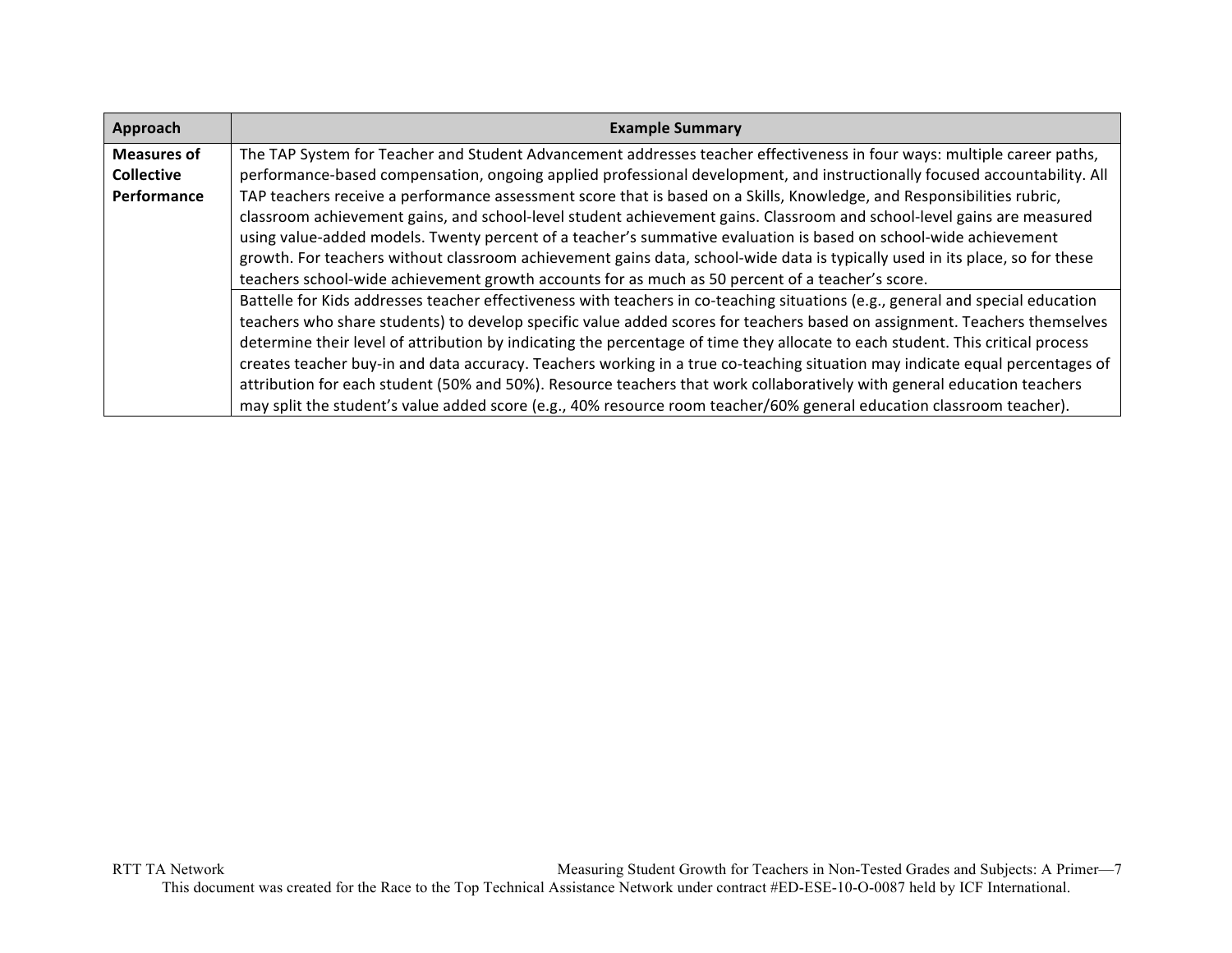### **Glossary**

The list of terms included here is not meant to be comprehensive but rather to reflect key concepts covered in the primer.

- Formative assessments. These are more frequent assessments that target specific standards. They can be used to pre-assess, monitor, and post-assess an individual student's performance relative to specific standards. These assessments may be administered consistently across grade-level content areas, and the resulting data can be used for providing additional instructional supports and/or interventions to assist all students in mastering the targeted and assessed standard.
- Interim assessments. Assessments given at regular and specified intervals throughout the school year, designed to evaluate student knowledge and skills relative to a specific set of academic standards. They produce results that can be aggregated (e.g. by course, grade level, or LEA) in order to inform teachers and administrators at the student, classroom, school and LEA level.
- **"Rigorous and comparable across classrooms."** Race to the Top FAQs stated that "measures must be rigorous *(i.e.,* statistically rigorous) and comparable across classrooms in a district or across classrooms statewide. It is not acceptable to use measures of student growth that are only comparable across students within a class."
- **Student achievement.** The definition in Race to the Top application guidance states that student achievement is: (a) for tested grades and subjects:  $(1)$  a student's score on the state's assessment under the ESEA, and, as appropriate, (2) other measures of student learning, such as those described in paragraph (b) of this definition, provided they are rigorous and comparable across classrooms; (b) for non-tested subjects: alternative measures of student learning and performance such as student scores on pre-tests and end-of-course tests; student performance on English language proficiency assessments, and other measures of student achievement that are rigorous and comparable across classrooms.
- **Student growth.** The change in student achievement for an individual student between two or more points in time.